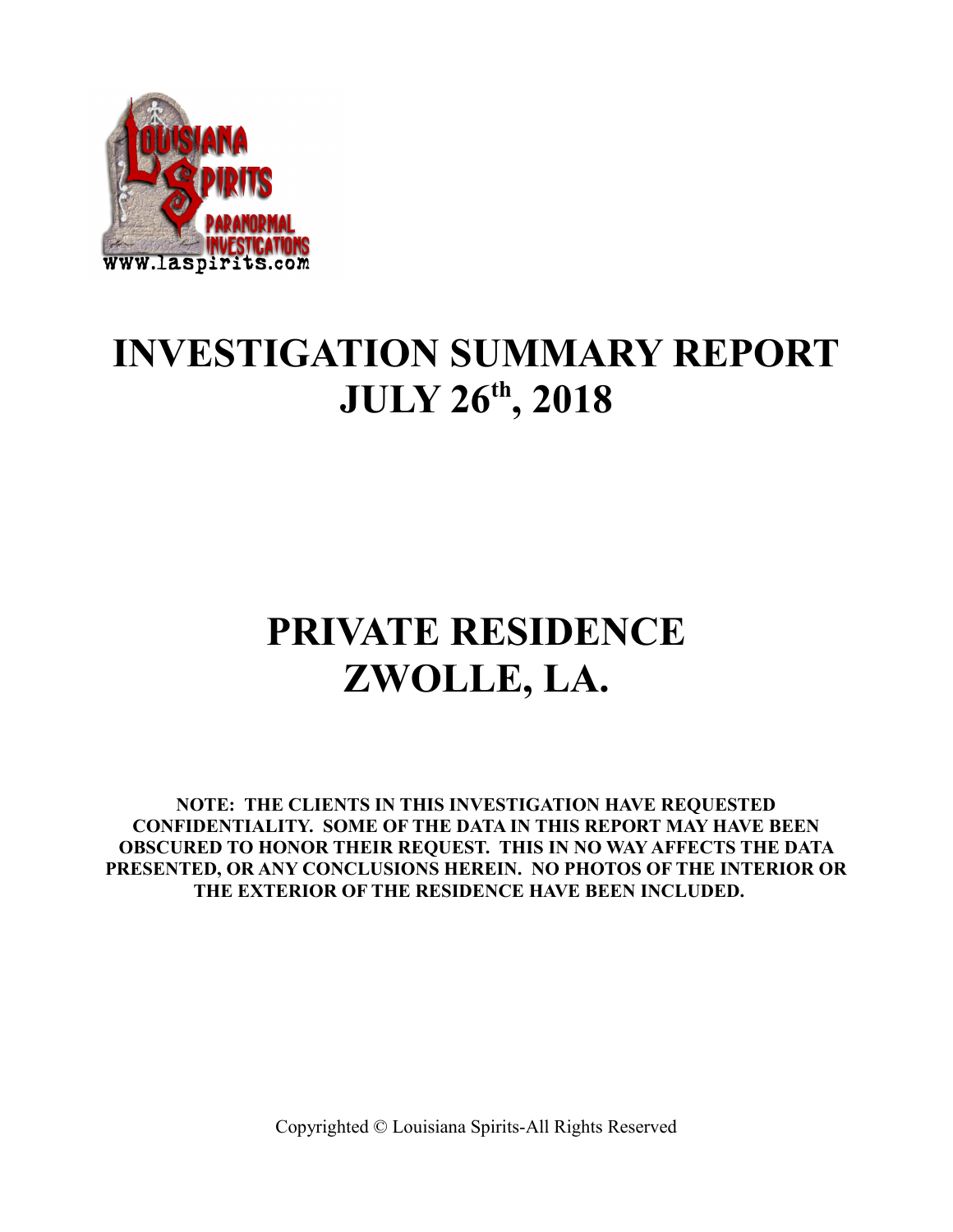# **HISTORY**

The client lives in the home with her husband and three children. The client's father built the home in the 1980's. The client's mom passed away when she was 14, though not in the home.

### **EXPERIENCES**

The son has heard voices in his room and a strange shadow on his chair. The daughters have seen strange things in their bedroom. The family often hears footsteps and sees strange shadows.

# **INVESTIGATION**

DATE OF INVESTIGATION: July 26, 2018

### PARTICIPANTS: BESS MAXWELL,KIRK CORMIER, CONNIE WILLIAMSON, and SUSAN COLEMAN

EQUIPMENT: Digital Cameras, Infrared cameras and DVR system, Digital audio recorders, Ion Counters, P-SB7 Spirit Box, Infra-sound detection equipment, Digital thermometers, Various EMF meters including Tri-Fields, Motion detectors including geophone and laser grid systems, Ovilus interactive voice communications device, and and digital sound recorders and rempod.

INVESTIGATION: At the time and places tested, no anomalous photos were taken. No data was noted on video, though some other experiences were confirmed, such as the geophone. Some high EMF fields were found. No anomalous hot spots were noted. One cold spot was noted in the girls' bedroom. Anomalous motions were noted in the hallway by the geophone. One standard EVP voice was recorded. Four recordings were noted of words formed by the P-SB7.

PERSONAL EXPERIENCES: Susan Coleman, sitting on a small couch, felt what seemed like a hand in her hair, and felt as if someone had sat down on the couch, putting an arm around her. In the girls' bedroom, Bess Maxwell felt a sudden cold spot, and several unexplained EMF spikes at the same time.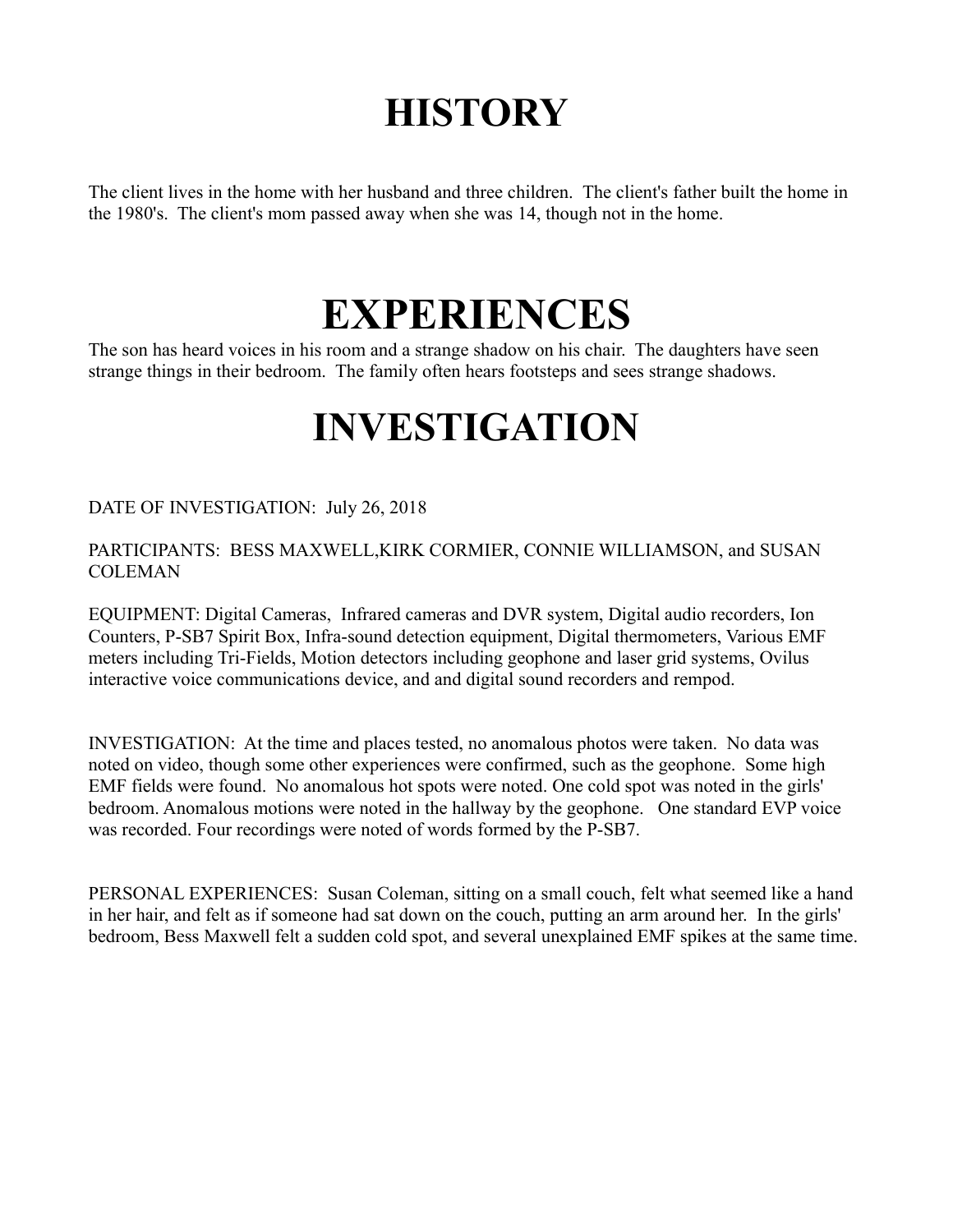### **PART ONE**

### **THE MODEL P-SB7 SPIRIT BOX**

**This device utilizes a milli-second adjustable forward or reverse sweep technique coupled with a white noise distribution between frequency steps. This is designed to add ambient sound energy for the production of real time EVP, allowing for instant feedback in communications attempts. See item 16 in "General Parameters of the EVP Phenomenon".** 

#### **GUEST BEDROOM**

**CLIP ONE: Voice: "Dead."**

**CLIP TWO: Question: "Are you a woman?" Voice: "What?"**

**CLIP THREE: Question: "Are you a man?" Voice: "Hey!"**

**CLIP FOUR: Question: "Can you come down the hall?" Voice: "No."**

#### **STANDARD EVP ONE NOTED**

**CONNIE WILLIAMSON: "Were you here when the house was built?" Voice: "No."**